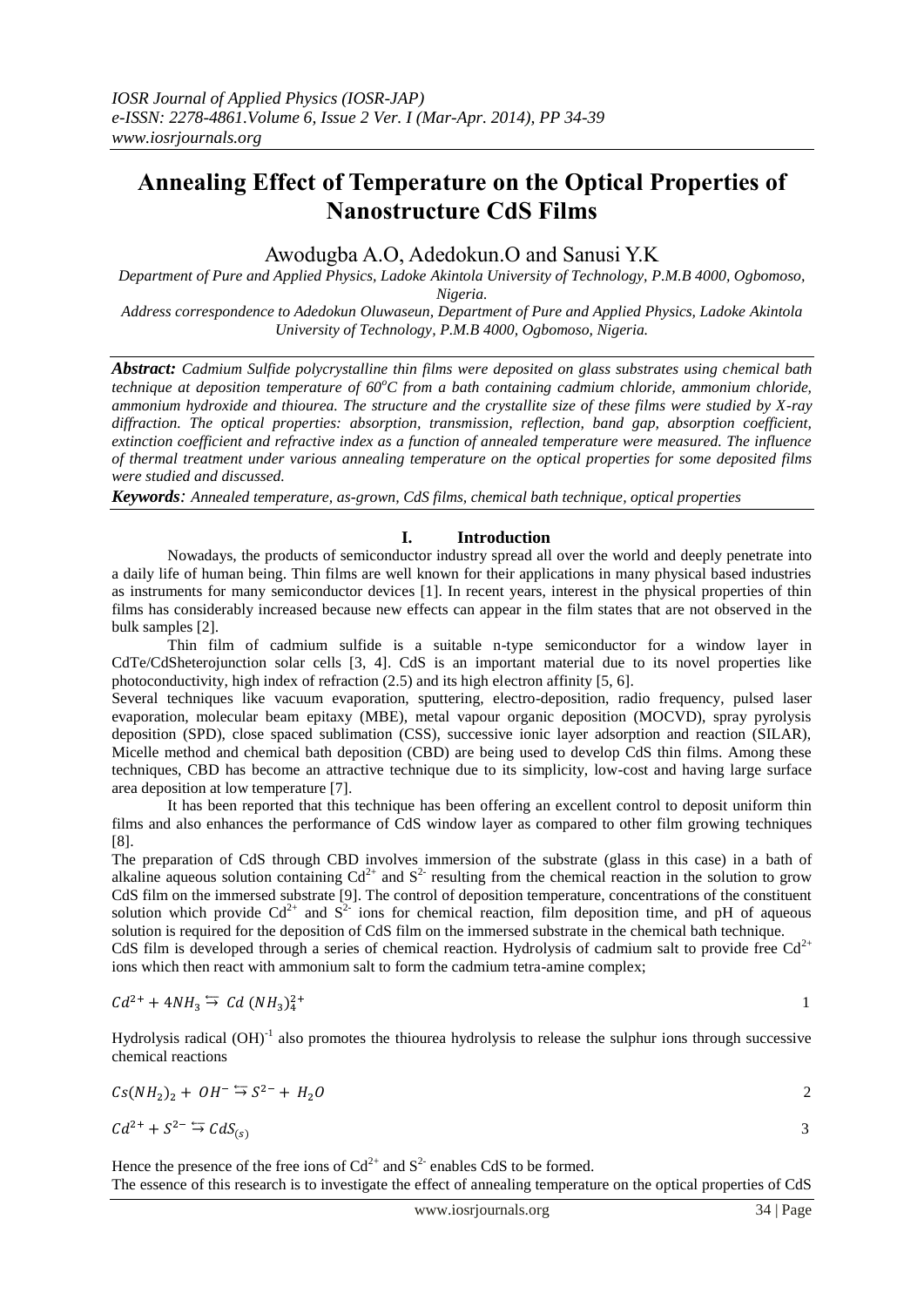thin film deposited by chemical bath technique.

#### **II. Experimental Details**

CdS thin films were grown on microscopic glass slides substrates (25.4mm  $\times$  76.2mm  $\times$  1.0mm) by CBD technique. Cadmium chloride and thiourea were used as precursor sources of  $Cd^{2+}$  and  $S^{2-}$  respectively. Ammonium hydroxide and ammonium chloride were also used as complexing agent and pH control respectively.

The deposition temperature and time were  $60^{\circ}$ C and 60minutes respectively. Details of the deposition processes were reported in recent past work [10]. The structure of the film with thickness of 3.69nm was obtained using X-ray diffraction, XRD (Radicon MD 10 mini diffractometer, with Cu-kα radiation).

The optical absorption and transmission studies of the film in the wavelength range 300-1100nm were examined using spectrophotometer (model UV-6405, Genway). The thickness was determined by the gravimetric method using Mettler Toledo (PB303) analytical balance. The effect of annealing temperatures of the sample at  $70^{\circ}$ C,  $140^{\circ}$ C and  $210^{\circ}$ C for 1 hour under vacuum oven has been investigated.

#### **III. Results and Discussion**

Figure 1 shows the x-ray diffraction pattern of the as-grown CdS thin film. The pulses (in arbitrary unit) and diffraction angle (20) were plotted. The broad lump in the range of scanning angle of  $20^{\circ}$  to  $70^{\circ}$  is due to the amorphous glass substrate. The planes (001), (002), (042), (107) and (004) indicate the covellite phase with hexagonal crystal structure. It has also been observed that the CdS films are polycrystalline with orientation along different planes and phases. The grain size of as-grown CdS film was evaluated to be between 12.9nm to 15.4nm by using the Debye Scherrer's formula.



Figure 1: XRD pattern for the as-grown CdS film

In Fig. 2, the absorbance versus wavelength is plotted for CBD-CdS; as-grown and annealed thin films. From the absorbance spectra, it is observed generally that the absorbance of the films decrease with increasing wavelength and absorbance of the film is mainly in the VIS region of the solar radiation spectrum. The sharp absorption edges occurred at wavelength less than 530nm and the absorption edge of the film slightly shift towards longer wavelength with increasing annealing temperature. The highest absorbance values are observed from the annealed samples with the critical annealed temperature for optimum absorbance at  $140^{\circ}$ C. Similar behaviour was noted by Elmas *et al.* and Abbas *et al.* [11, 12].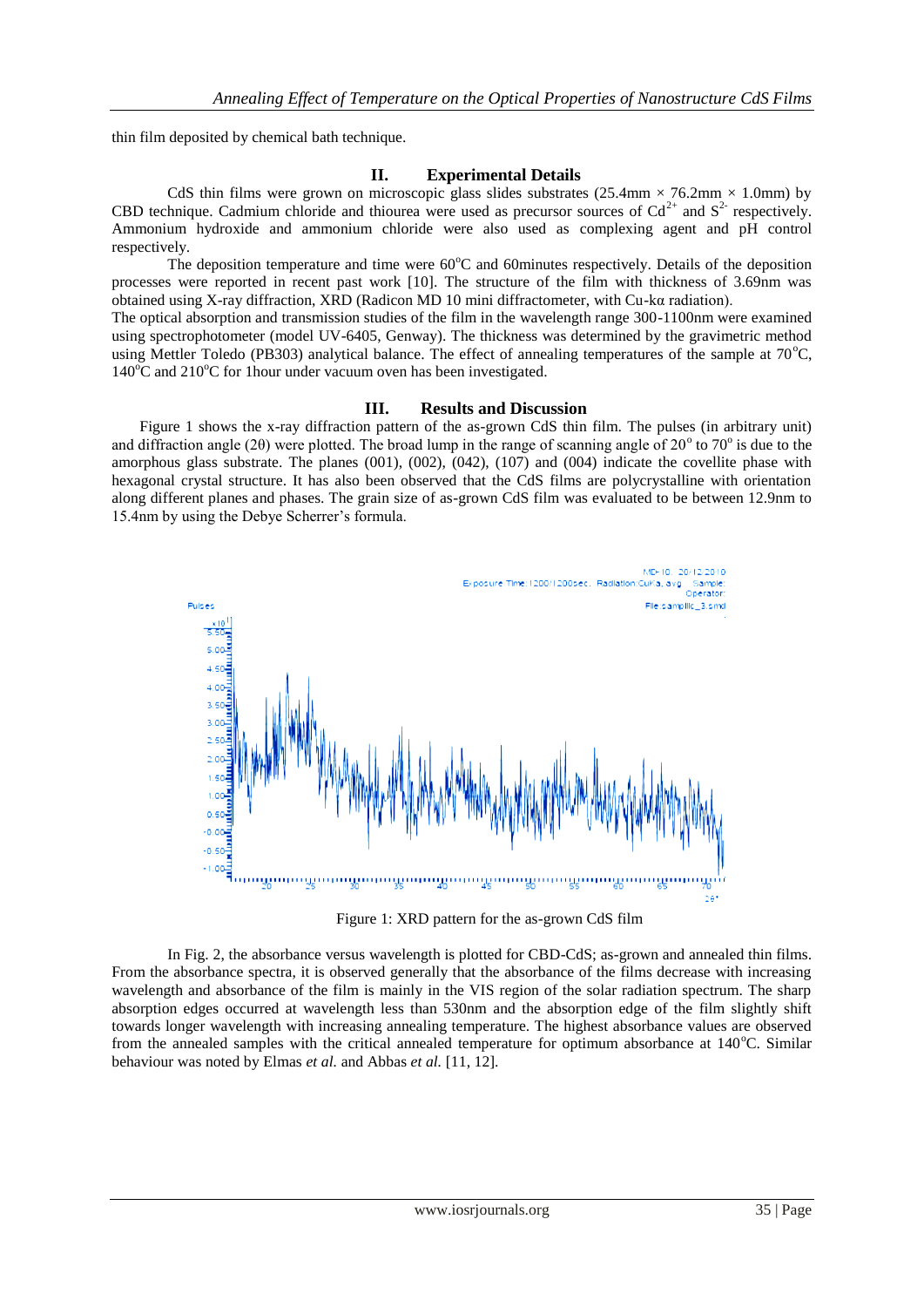

Figure 2: Absorbance as function of wavelength for CdS films at different annealing temperature

The transmission spectra of CdS film of as-grown and annealed films at  $70^{\circ}$ C,  $140^{\circ}$ C and  $210^{\circ}$ C is displayed in Fig. 3. From the transmission spectra, it is observed that the film samples transmit slightly low within UV-VIS regions but moderately high NIR regions for the as-grown films. The minimum transmittance for the films occurred within the UV region from where the transmittance increases with the wavelength towards the NIR region. The transmission spectra also showed that the films annealed at  $70^{\circ}$ C,  $140^{\circ}$ C and  $210^{\circ}$ C have transmittances greater than 25% in the VIS-NIR regions. The as-grown film showed transmittance of less than 60% within the VIS-NIR regions. However the as-grown and annealed films show transmittance that increased exponentially from the UV region towards the NIR region.

It is also observed from the Fig. 3 that increasing thermal annealing tends to reduce transmittance in all the spectrum of solar light energy. This is as a result of formation of denser films because of water evaporation. This behaviour goes in line with result published by Ezema *et al.* [13].



Figure 3: Transmittance as a function of wavelength for CdS films at different annealing temperature

The plots of the refraction index as a function of photon energy are shown in Fig. 4 for as-grown and annealed films. The as deposited film showed a small increase in refractive index up to NIR region before it started decreasing. More also the refractive index of the annealed film decreased uniformly to a maximum value at about 1.83eV, 1.38eV and 1.63eV for 70°C, 140°C and 210°C respectively. This is corresponding to the VIS region of the solar spectrum. However beyond this point, there is increase in the value of refractive index for annealed samples up to NIR region. The highest observed refractive index of 8.26 was observed at photon energy of  $3.11$ eV for the film annealed in air at  $140^{\circ}$ C. This trend in the behaviour of refractive index with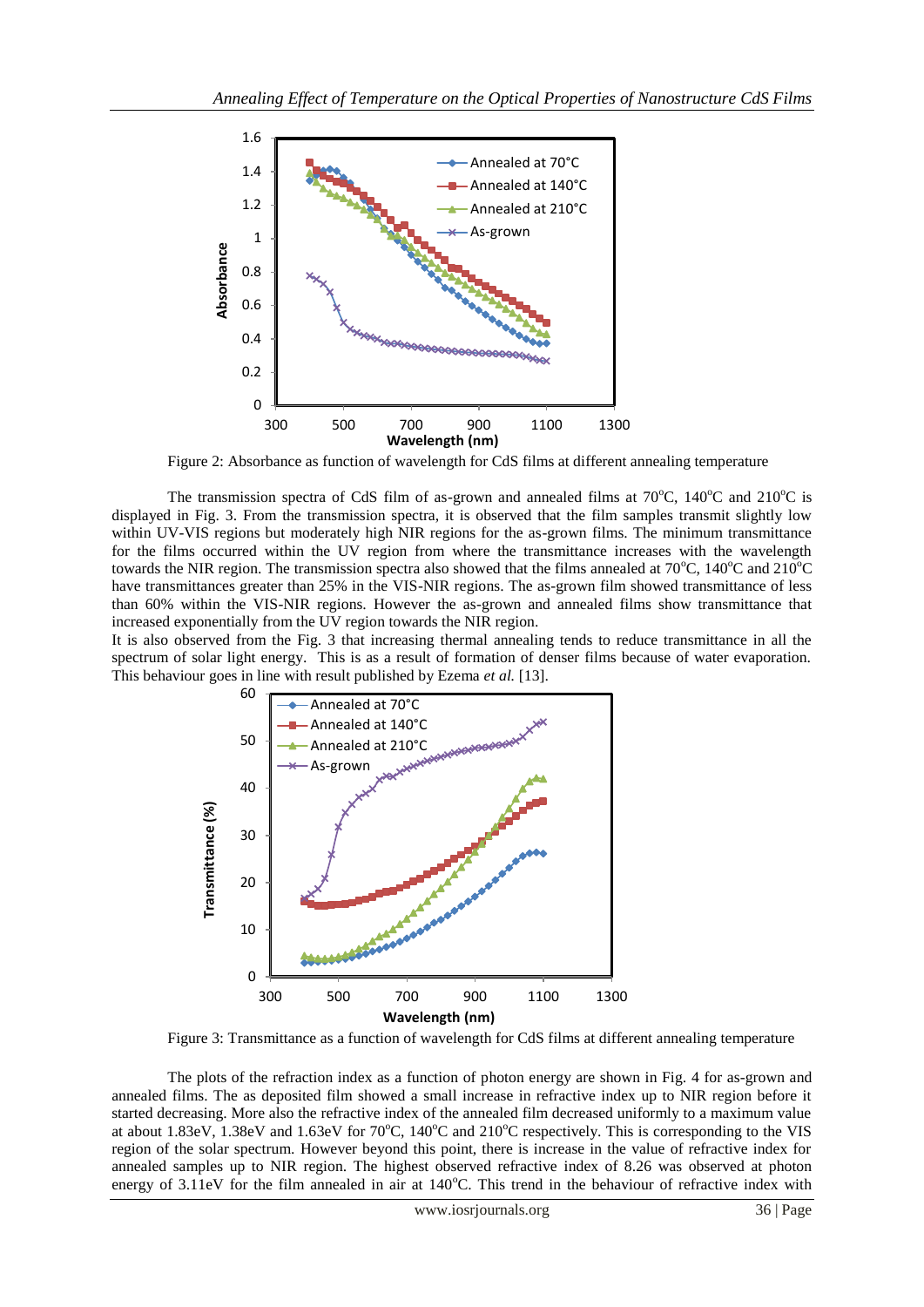annealing temperature has also been observed and was attributed to denser films arising from evaporation of water molecules off the films [14].



Figure 4: Plots of the refraction index as a function of photon energy at different annealing temperature

The theory of interband absorption shows that at optical absorption edge, the absorption coefficient  $\alpha$ varies with the photon energy hu according to Awodugba et al. [10]. CdS is a typical direct band gap semiconductor. The absorption coefficient for direct band gap material is given by  $(\alpha h v)^2 = A (h v - E_a)$  [15] where  $\alpha$  is the absorption coefficient, A is a constant, hv is the photon energy and Eg the band gap.

The energy band gap was determined by plotting  $(ahu)^2$  versus hu whose intercept on the energy axis gives the energy band gap  $E_g$  as shown in Fig. 5. The optical band gap for as-grown and annealed film 70°C, 140°C and  $210^{\circ}$ C are  $2.34$ eV,  $1.95$ eV,  $1.85$ eV and  $1.65$ eV respectively. This shows that the energy gap decreases with increasing annealing temperature. This trend is possibly due to the evaporation of water molecules off the film and reorganization of the films [13]. The reorganization of the film particles and self-oxidation are the temperature dependence parameters that affect the band gap. These values of band gap obtained are in close agreement to the previous studies by Ezema *et al*., Cetinnorgu *et al.* and Devi *et al.* [13, 16, 17].



Fig. 6 shows the plot of the reflectance as a function of wavelength for as-grown films and annealed at 70 $^{\circ}$ C, 140 $^{\circ}$ C and 210 $^{\circ}$ C. For as-grown film, the reflectance is increasing in the wavelength range of 400-550nm and a gradual fall in the reflectance in the wavelength range of 600-1100nm was observed. But however in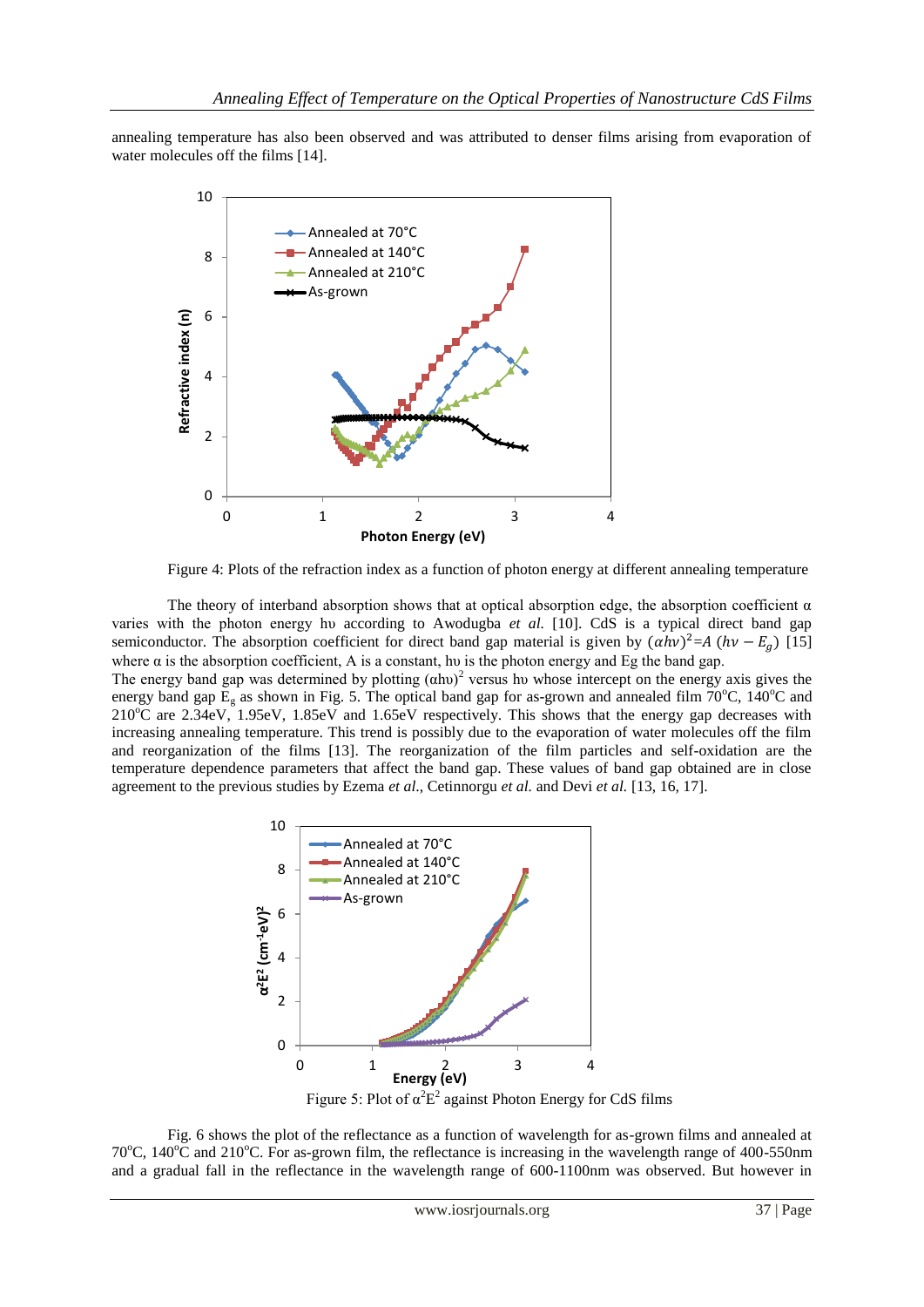annealed samples of 70 $^{\circ}$ C, 140 $^{\circ}$ C and 210 $^{\circ}$ C, the reflectance decreases with increasing wavelength toward VIS-NIR regions until a total sharp fall of reflectance value is reached then a sudden rise in reflectance is observed.



Figure 6: Graph of reflectance against wavelength of CdS thin films

The plots of absorption coefficient against photon energy are shown in Fig. 7. The spectra depict a sharp absorption edge, which are the characteristics of the crystalline state of the film. From the Fig. 7, it is also observed that absorption coefficient increases with annealing temperature. The coefficient of absorption (α) is related to coefficient of extinction (k) by  $\alpha = \frac{4}{3}$  $\frac{n\pi}{\lambda}$  [18] where  $\lambda$  is the wavelength of the electromagnetic wave.



Figure 7: Variation of Absorption Coefficient against Photon Energy for CdS Thin Films

Fig. 8 displays extinction coefficient (k) as a function of photon energy (E). It is observed that annealed film has higher extinction coefficient than as-grown film. The maximum value of k value was observed at 600nm of wavelength.